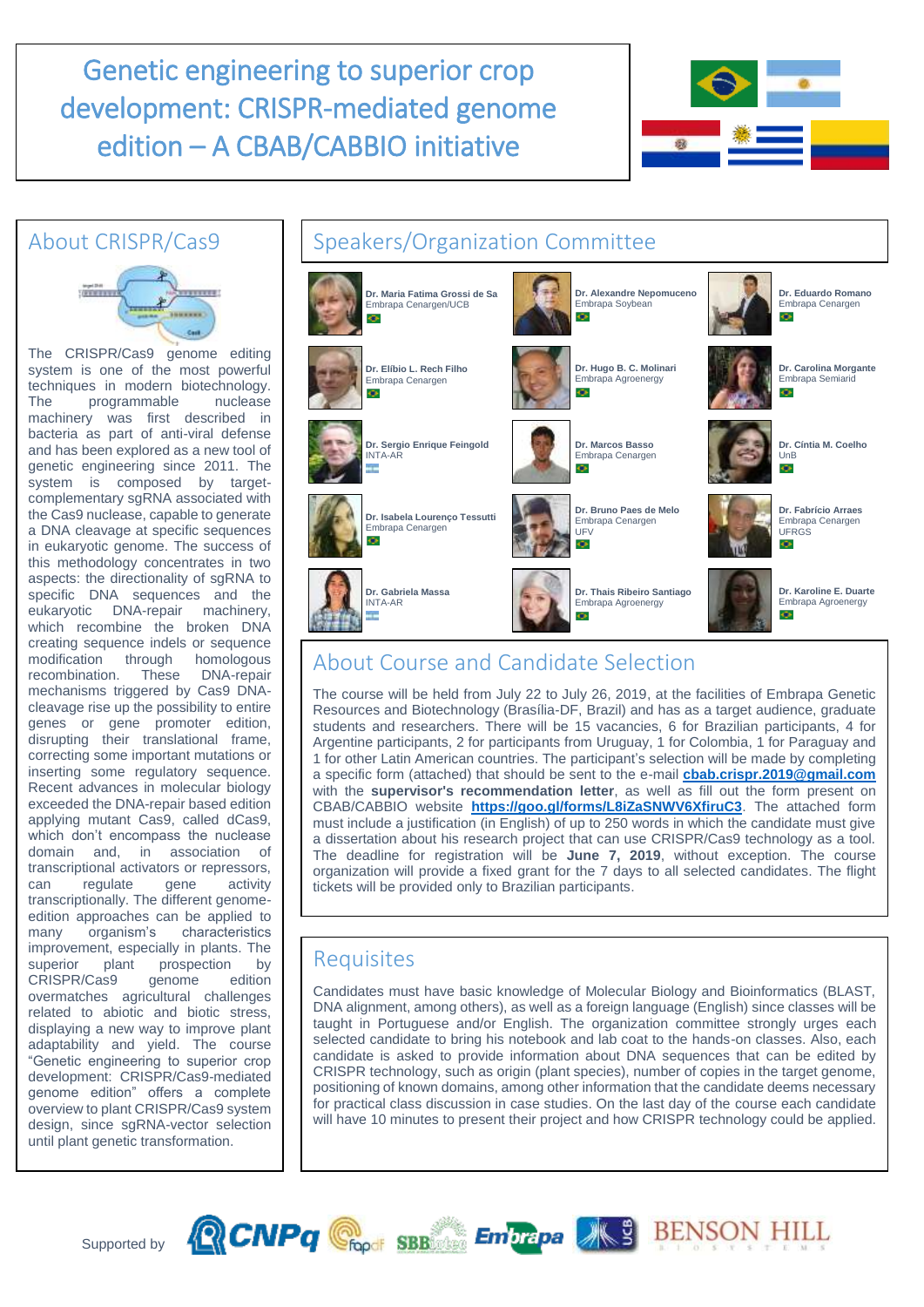### COURSE PROGRAM

#### **22th July**

| <b>Time</b>     | <b>Title</b>                         | Speaker(s)                                                                |
|-----------------|--------------------------------------|---------------------------------------------------------------------------|
| $08:15 - 10:00$ | Introduction to Biotechnology        | Dr. Maria Fatima Grossi de Sa                                             |
| $10:00 - 10:15$ | <b>Coffee Break</b>                  |                                                                           |
| $10:15 - 12:00$ | Introduction to CRISPR technology    | Dr. Fabricio Arraes<br><b>Dr. Marcos Bassos</b>                           |
| $12:00 - 13:00$ | Lunch                                |                                                                           |
| $13:00 - 15:15$ | In silico tools to sqRNA design (I)  | Dr. Fabricio Arraes<br>Dr. Thais Ribeiro Santiago<br>Dr. Cíntia M. Coelho |
| $15:15 - 15:30$ | <b>Coffee Break</b>                  |                                                                           |
| $15:30 - 17:45$ | In silico tools to sgRNA design (II) | Dr. Fabricio Arraes<br>Dr. Thais Ribeiro Santiago<br>Dr. Cíntia M. Coelho |

#### **23th July**

| <b>Time</b>     | <b>Title</b>                                  | Speaker(s)                                             |
|-----------------|-----------------------------------------------|--------------------------------------------------------|
| $08:15 - 10:00$ | Genome edition - Plant transformation methods | Dr. Bruno Paes de Melo                                 |
| $10:00 - 10:15$ | <b>Coffee Break</b>                           |                                                        |
| $10:15 - 12:00$ | Genome edition - Detection methods            | Dr. Thais Ribeiro Santiago                             |
| $12:00 - 13:00$ | Lunch                                         |                                                        |
| $13:00 - 15:15$ | <i>In vitro</i> validation of sqRNA (I)       | Dr. Carolina Morgante<br>Dr. Isabela Lourenço Tessutti |
| $15:15 - 15:30$ | <b>Coffee Break</b>                           |                                                        |
| $15:30 - 17:45$ | Protoplast transformation (I)                 | Dr. Karoline E. Duarte                                 |

### **24th July**

 $\mathbf{r}$ 

| <b>Time</b>     | <b>Title</b>                                     | Speaker(s)                                             |
|-----------------|--------------------------------------------------|--------------------------------------------------------|
| $08:15 - 10:00$ | Genome editing in monocots: Sugarcane as a model | Dr. Hugo B. C. Molinari                                |
| $10:00 - 10:15$ | <b>Coffee Break</b>                              |                                                        |
| $10:15 - 12:00$ | Genome editing in Solanum tuberosum              | Dr. Gabriela Massa                                     |
| $12:00 - 13:00$ | Lunch                                            |                                                        |
| $13:00 - 15:15$ | <i>In vitro</i> validation of sqRNA (II)         | Dr. Carolina Morgante<br>Dr. Isabela Lourenço Tessutti |
| $15:15 - 15:30$ | <b>Coffee Break</b>                              |                                                        |
| $15:30 - 17:45$ | Protoplast transformation (II)                   | Dr. Karoline E. Duarte                                 |

#### **25th July**

| <b>Time</b>     | <b>Title</b>                                                       | Speaker(s)               |
|-----------------|--------------------------------------------------------------------|--------------------------|
| $08:15 - 10:00$ | Synthetic Biology in genome editing new Era                        | Dr. Elíbio L. Rech Filho |
| $10:00 - 10:15$ | <b>Coffee Break</b>                                                |                          |
| $10:15 - 12:00$ | Challenges for genome editing in plants using new CRISPR nucleases | <b>Benson Hill - USA</b> |
| $12:00 - 13:00$ | Lunch                                                              |                          |
| $13:00 - 15:15$ | Crop transformation (I)                                            | Dr. Bruno Paes de Melo   |
| $15:15 - 15:30$ | <b>Coffee Break</b>                                                |                          |
| $15:30 - 17:45$ | Crop transformation (II)                                           | Dr. Bruno Paes de Melo   |

#### **26th July**

| <b>Time</b>     | <b>Title</b>                                                            | Speaker(s)                                     |
|-----------------|-------------------------------------------------------------------------|------------------------------------------------|
| $08:15 - 10:00$ | Use of CRISPR technology for crop modifications in Argentina            | Dr. Sergio Enrique Feingold                    |
| $10:00 - 10:15$ | <b>Coffee Break</b>                                                     |                                                |
| $10:15 - 12:00$ | Regulatory aspects of CRISPR technology for crop modification in Brazil | Dr. Alexandre Nepomuceno<br>Dr. Eduardo Romano |
| $12:00 - 13:00$ | Lunch                                                                   |                                                |
| $13:00 - 15:15$ | Case studies – Genome editing approach (I)                              | <b>All Speakers</b>                            |
| $15:15 - 15:30$ | <b>Coffee Break</b>                                                     |                                                |
| $15:30 - 17:45$ | Case studies – Genome editing approach (II)                             | <b>All Speakers</b>                            |

*Yellow:* Theoretical classes; *Green:* Practical classes